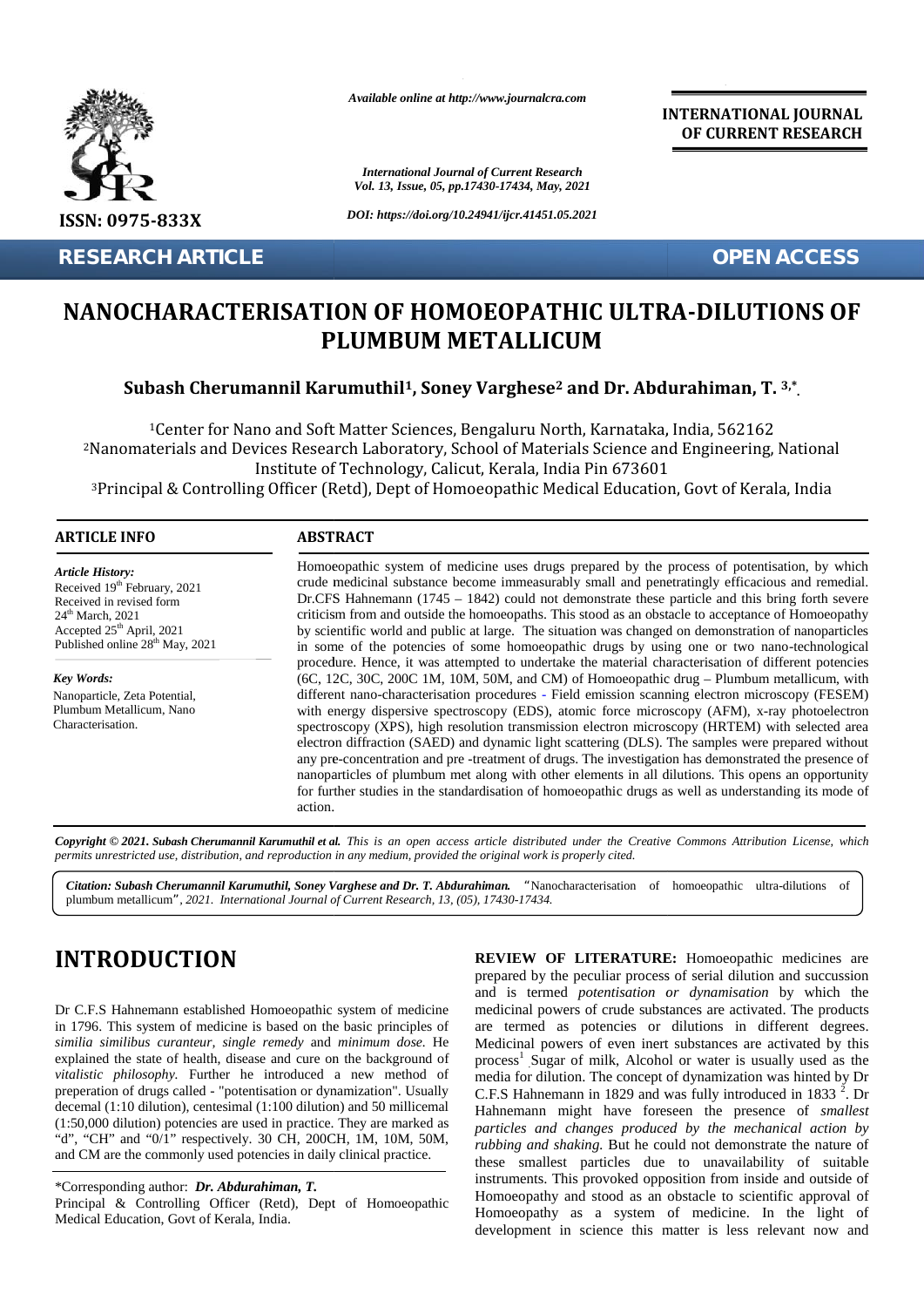scientific investigation have demonstrated that all matter is made of energy or power<sup>3</sup>. On the background of theory of structure Acc formation and structure conservation in water, formation of sustained static and dynamic structures in aqueous solutions is considered to be probable method of storage information in associated liquids. In academic research circles, most criticism of the validity of Homoeopathy focused on the issue of ultra-high dilutions where concentrations below the Avogadro limit are applied. This criticism placed promoters of homoeopathy in a very difficult situation due to lack of well accepted fundamental scientific grounds by the peer-reviewed academic community. The Geometrical models or dynamic models forwarded were not accepted as it was not proved by scientific parameters<sup>4</sup>. r Reproduction of the results of Nuclear Magnetic Resonance (NMR) study by Conte *et al* on potentised and unpotentised *Nitric acid* dilutions were not possible. It was reported that difference between T2 values for successed and unsuccessed *nit-ac* solutions was very little<sup>5</sup>. Prashanth Satish Chikrmane et al <sup>6</sup> succeeded in demonstrating Nano- particles of the starting materials and their aggregates in 6C, 30C and 200C potencies of Zincum met, Cuprum met, Stannum met and Aurum met by TEM analysis. They estimated concentration of the starting material by ICP-AES. Medicines from different bottles were concentrated and pretreated for the study. It was suggested that the comminution process involved in the trituration of raw materials with lactose and successions applied to liquid media might have resulted in the production of particles in different sizes and shapes. Further studies conducted under the supervision of third author has demonstrated presence of nanoparticles in 30C, 200C, 1M, 10M, 50M and CM potencies of *Aurum metallicum, Lycopodium clavatum* <sup>7</sup> *, Natrum mur and Psorinum*. Identification of size, size distribution, zeta potential, stability $\delta$  and aggregation<sup>9</sup> of Nano particles in solutions can be assessed by Dynamic light scattering (DLS). Estimation of size in relation to intensity, volume and number, z-average etc are possible by DLS. Zeta potential helps to estimate the electrostatic affinity between nanoparticles and thereby to predict their stability  $10$ . With its surface charge, nanoparticles attracts a thin layer of oppositely charged ions to its surface. This double layer of ions carries the nanoparticle while it diffuses in the solution. The Zeta potential of the particles ranges from +100 mV to -100 mV. Nano particles with zeta potential values more than +25 mv and lower than -25 mv indicates higher degree of stability. Assessment of Zeta potential is useful for understanding the state of the nanoparticle surface and for predicting the long-term stability of the nanoparticle. Study of surface nature of Nano particles and long-term stability prediction can be done with assessment of zeta potential $11$ .

It was suggested that difference in larger mean size of nanoparticles present in verum Gelsemium 30C and most stable zeta potential of 200C potency may be due to verum botanical nature and contaminants from natural cork stopper from *Quercus suber.* It was also suggested that the manufacturing materials and methods in the preparation of Homoeopathic medicines generates nanoparticles.<sup>12</sup> The main pathway for entry of nanoparticles into the cell is receptor-mediated endocytosis. Optimal size of the nanoparticle for endocytosis is 25-50nm. It was suggested that a threshold size for single nanoparticle exists below which they could not be encapsulated. The nanoparticle size, ligand density and surface tension of membrane determines the dynamics of the receptor mediated endocytosis of single nanoparticles. Different pathways are observed in endocytosis of multiple nanoparticles. Small particle aggregates into cluster, intermediate sized aggregates into pearl – chain like arrangement and larger ones are independently internalized. The size of the NPs, distance between the particles and dose of particles determines the internalization pathways and accordingly four different pathways - synchronous internalization, asynchronous internalization, pinocytosis-like

internalization, and independent internalization- are observed.<sup>13</sup>. Accurate quantification of NP internalization is necessary to study the physical and chemical properties on uptake into and clearance from the target cells.<sup>14</sup> Identifying the characteristics - size, shape, character, surface features, surface charge - of the nanoparticles present in homoeopathic drugs may help in understanding the cellular transport and mode of action apart from the standardisation of the drugs. Individual studies for detection of nanoparticles using some potencies of the Homoeopathic medicines with one or two procedures have given promising result. Hence it was proposed to conduct the material characterisation of different potencies of one medicine – Plumbum metallicum – with different nano characterisation procedures that can be helpful for further studies.

# **METHODOLOGY**

Present study was conducted using field emission scanning electron microscope (FESEM) with EDS (energy dispersive spectroscopy), atomic force microscopy (AFM), x-ray photoelectron spectroscopy (XPS), dynamic light scattering (DLS) and high resolution transmission electron microscope (HRTEM). The drug Plumbum metallicum manufactured by the Dr.Willmar Schwabe India Pvt Ltd (WSI) according to the Homoeopathic Pharmacopeia of India was procured from market. This study was conducted without any pre – concentration and pre – treatment of the drug and no natural cork is used. Dry film on mica sheet or silicon wafer or respective grids were used for AFM, HRTEM, FESEM and XPS after sonication. Alcoholic solutions of different potencies are used for analysis of DLS studies and for the estimation of zeta potential. Hence, all the analysis was conducted in its natural state. FESEM analysis were carried out using Carl Zeiss Ultra 55 FESEM equipped with Oxford, EDS analyser. Approximately 5-7 ml of drug solution is taken in a vial, sonicated for 180 seconds. This drug solution is taken into micropipette and one drop is casted on aluminium foil and dried. Plumbum met 6C, 12C, 30C, 200C, 1M, 10M, 50M and CM were analysed using FESEM with EDS.AFM analyses of plumbum met 6C, 12C, 200C, 1M, 50M and CM potencies were carried out on Multimode SPM (Veeco Nanoscope V) (The probe used for imaging was antimony doped silicon cantilever with a resonant frequency of 300 kHz and spring constant of 40 Nm<sup>-1</sup>) Samples were prepared by drop casting 2  $\mu$ L solution of the sample on a freshly cleaved mica surface and dried under air. Imaging was done under ambient conditions in tapping mode. XPS analysis were carried out by AXIS ULTRA analyser. The drug solution is sonicated for 180 seconds and one drop (~0.25ml) casted on silicon wafer cleaned by isopropyl alcohol. X-Ray source used was monochromatic Aluminium (Al). DLS analysis for Zwas monochromatic Aluminium (Al). average and Zeta potential determination were carried out by electro- chemical Trace analysis system- Malvern, after sonication for 15 minutes. HRTEM analyses were conducted with 30C, 200C, and 10M potencies using JEOL –JEM 2100 analyser. Drug solution is sonicated for 10 minutes and 2 drop casted on copper grid and dried. Then analysed under operating voltage of 200 kV, camera length 499.6 mm and resolution 0.25nm. Analysis of these potencies were conducted to estimate the size of the nanoparticles and to confirm their crystal structure using SAED pattern determination.

## **RESULTS AND DISCUSSION**

FESEM images with EDS analysis has shown presence of different elements like oxygen, aluminum, sodium, silica, Sulphur, chlorine, potassium, calcium, zinc, magnesium, iron, and manganese along with Plumbum in different proportions in different potencies as shown in Fig-1.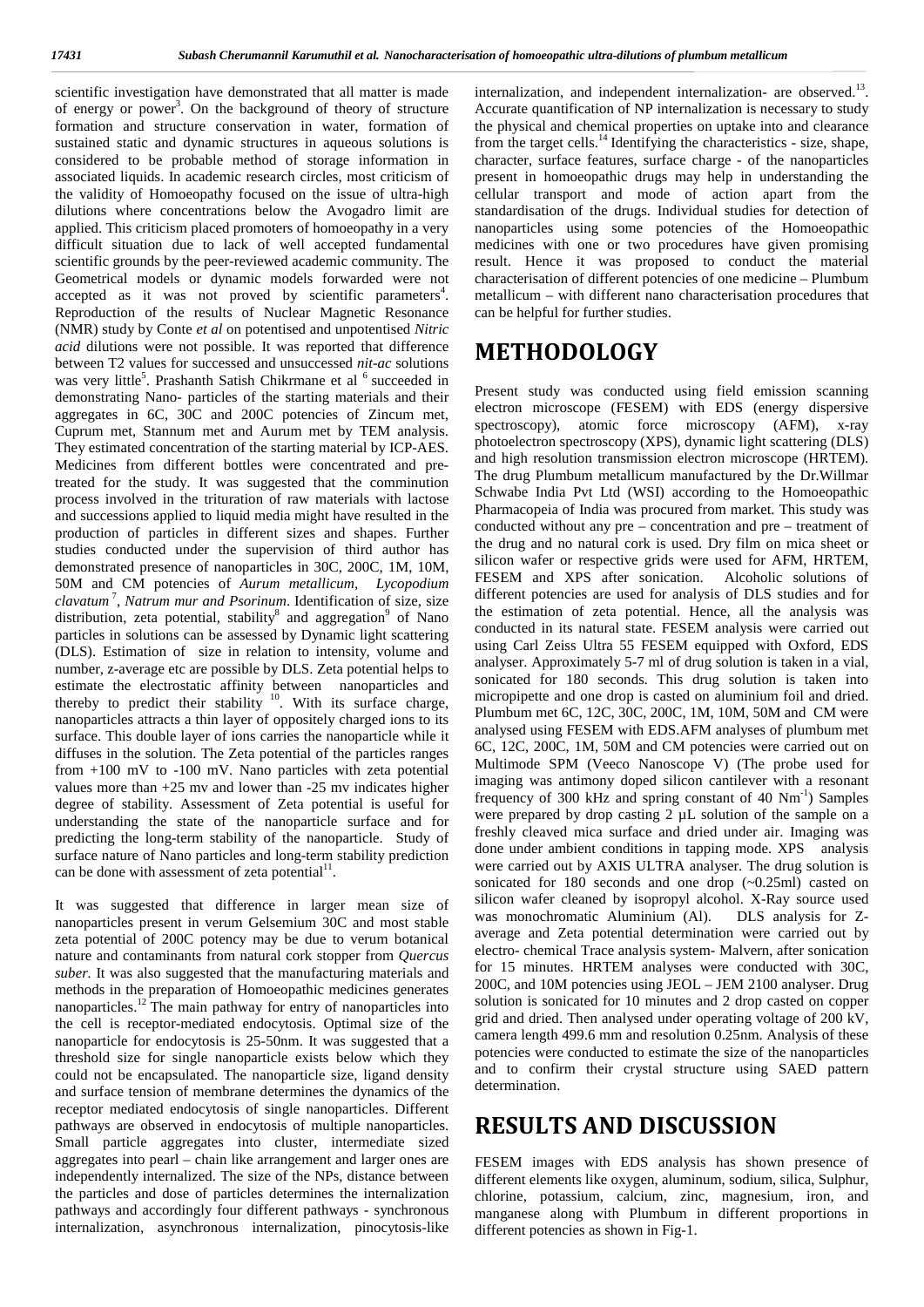The distribution of different elements in different potencies are demonstrated in Fig .2. The weight% of Plumbum met in different potencies are given in Fig.3. There is variable distribution of Plumbum met (weight%) in different potencies from 0.09% to 37%. FESEM study with EDS analysis of 6C, 12C, 30C, 200C 1M, 10M, 50M, and CM potencies have demonstrated the presence of different elements including Plumbum met in different concentrations. Apart from the presence of starting substance Plumbum met FESEM spectrum analysis have shown presence of oxygen, aluminum, silicon, chloride, potassium, calcium, zinc, sodium, iron, magnesium, sulphur, carbon, and manganese in oxygen, aluminum, silicon, chloride, potassium, calcium, zinc,<br>sodium, iron, magnesium, sulphur, carbon, and manganese in<br>different potencies. They might have aroused from the sugar of milk used as a base for the preparation of medicine or from the instruments used for the preparation of potencies during succession and the resultant shearing force or from the grids used for the analysis. Weight % of the original drug substance, Plumbum met particles, in these potencies are variable (Fig-3). Contrary to the common belief of reduction in quantity of the original substance as potentization advances, highest presence (weight %) is seen in 10M potency and 200C potency and lowest in 50m and CM potencies. FESEM results confirm the formation of agglomeration of nanoparticles. AFM analysis of 6C, 12C, 200C, 1M, 50M and CM potencies has also demonstrated particles with variable distribution of height in different potencies. The details of 2D (particle height profile in inset) and the 3-D images are given in Fig -4. The height of the particles varies from 4 - 50nm. AFM analysis have shown particles with varying height (Fig-4). This may be due to presence of agglomeration as observed in FESEM analysis. Apart from this, AFM analysis demonstrates more number of particles, in 200C in confirmation with the finding of highest presence of atomic and weight percentage in FESEM analysis and the height of the particle are reduced and they are closely dispersed. XPS analysis of Plumbum met with varying potencies viz. 6C, 12C, 30C, 200C, 1M, 10M, 50M and CM are given in Fig–5(a). Analysis of XPS spectrum shows variation in mass concentration percentage ranging from 1.32 to 5.39 (Fig- 5 b) and is maximum in 200C. XPS analysis of 6C, 12C, 30C, 200C, 1M, 10M, 50M and CM potencies has further confirmed the presence of original medicinal substance Plumbum met in all potencies as given in Fig-5a. XPS spectrum analysis has demonstrated the presence of other elements like carbon, oxygen along with Plumbum met. The percentage of mass concentration obtained for different potencies are shown in Fig- 5b. Table 1 shows the overall XPS data of the analysis with atomic weight percentage. The distribution of different elements in different potencies are<br>demonstrated in Fig.2. The weight% of Plumbum met in different<br>potencies are given in Fig.3. There is variable distribution of<br>Plumbum met (weight%) in diff milk used as a base for the preparation of medicine or from the<br>instruments used for the preparation of potencies during<br>succession and the resultant shearing force or from the grids used<br>for the analysis. Weight % of the shows variation in mass concentration percentage ranging from 1.32 to 5.39 (Fig-5 b) and is maximum in 200C. XPS analysis of 6C, 12C, 30C, 200C, 1M, 10M, 50M and CM potencies has further confirmed the presence of original m met particles. In these potents are variable (Fig. 3). Fig. 1. Plumbum met BC (c) Framiliam met BC (c) Framiliam met BC (c) Framiliam met BC (c) Framiliam met BC (c) Framiliam met BC (c) Framiliam met BC (c) Framiliam m of different in the show and control of the show and control of the show and control of the show and control of the show and control of the show and control of the show and control of the show and control of the show and

**Table 1. XPS analysis of Plumbum met at different potencies showing the FWHM values and atomic concentration percentage different concentration percentage**

| Potency         | Position BE(eV) | FWHM (eV) | Atomic Conc.(%) |
|-----------------|-----------------|-----------|-----------------|
| 6C              | 133.6           | 5.151     | 0.15            |
| 12C             | 134.6           | 7.120     | 0.24            |
| 30 <sub>C</sub> | 134.9           | 6.394     | 0.20            |
| 200C            | 133.5           | 6.180     | 0.39            |
| 1M              | 134.0           | 6.020     | 0.30            |
| 10M             | 134.6           | 3.680     | 0.09            |
| 50M             | 134.6           | 6.446     | 0.17            |
| <b>CM</b>       | 133.6           | 5.451     | 0.16            |

**Table 2. Z-average and zeta potential of Plumbum met in Table met different potencies**

|                 | Z-average (nm) | Zeta potential (mV) |
|-----------------|----------------|---------------------|
| 6C              | 854            | $-30.3$             |
| 12C             | 1326           | $-58.6$             |
| 30 <sub>C</sub> | 704.9          | $-7.43$             |
| 200C            | 1300           | $-15.1$             |
| 1 M             | 787.7          | $-21.7$             |
| 10M             | 697.3          | $-20.5$             |
| 50M             | 631.2          | $-8.73$             |
| <b>CM</b>       | 1161           | $-8.99$             |



**Fig. 1. FESEM images and EDS analysis of (a) Plumbum met 6C (b) Plumbum met 12C (c) Plumbum met 30C (d)**



**Fig. 2. Distribution of different elements from FESEM and EDS analysis**



**Fig. 3. Elemental distribution of Pb M (weight %) in different potencies by EDS analysis**

The Z-average of different potencies of Plumbum met varies differently. Z- Average varies from 631.2 nm to 1300 nm. The increased size of these particles can be attributed to the agglomeration due to the surface charge. The Zeta potential also shows a similar nature with variation from -7.43mv to -58.6mv and is given in Table– 2. These demonstrate particles varying size and stability. Among the different potencies analysed, 6C and 12 c have shown a stable zeta potential value (Table – 2).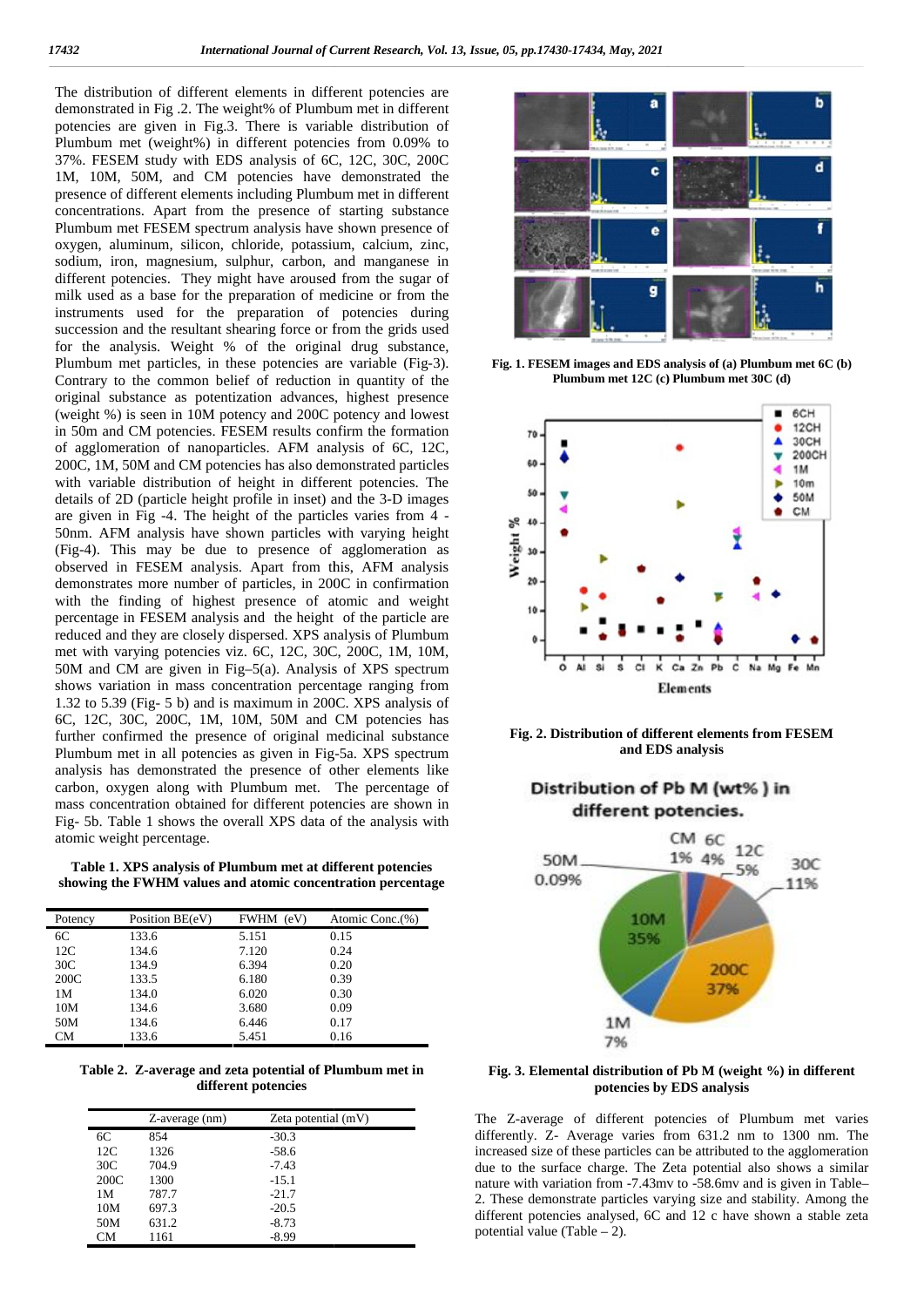

**Fig. 4. AFM 2D(particle height profile in inset) and 3D images of** ig. 4. AFM 2D(particle height profile in inset) and 3D images of (a) Plumbum met 6C, (b) Plumbum met **200C, (d) Plumbum met 1M, (e) Plumbum met 50M, (f) Plumbum met CM**



**Fig. 5. (a) XPS spectrum of different potencies of Plumbum met (b) Distribution of mass concentration (%) in different potencies**



## **Fig. 6. HRTEM and SAED pattern of (a and b) Plumbum met 30C, (c and d ) Plumbum met 200C, (e and f) Plumbum met 10M**

HRTEM images and SAED pattern of Plumbum met 30C, 200C, and HRTEM 10M potencies are given in Fig-6 (a to f). The size of the particles 10M potencies are given in Fig-6 (a to f). The size of the particles NMR-varies from 6.89 nm to 38.18nm in 30 C potency, from 8.19nm to NP-N 24.3nm in 200C potency, and between  $6.02$ nm to  $7.61$ nm in  $10M$  Pb, Pb M – potency. HRTEM study in 30, 200, and 10m potencies have shown potency. HRTEM study in 30, 200, and 10m potencies have shown SAE<br>the presence of particles in varying sizes. Clusters and agglomeration SPM of these particles are also seen. The size of the particles varied from of these particles are also seen. The size of the particles varied from ST<br>5.65nm to 42.93 nm diameter. The selected area diffraction patterns TF from TEM analyses were investigated. Fig 6(b) shows the SAED pattern of Plumbum met with 30 CH. The d-spacing from SAED XPS-Xpattern at 0.142 nm corresponds to (112) plane, 0.249 nm corresponds to (101) of lead (Pb) as per the ICSD Ref code 00-023-034. In sample 200 C given in Fig  $6(d)$ , 0.149 nm corresponds to (103) and 0.125 nm to (202) of Pb (Ref code 00-023-0345), spacing 0.195 nm corresponds to (102) and 0.251 nm to (101) of Pb (ICSD Ref code 00-023-0345)).<br>In sample 10 M (f) 0.251 nm corresponds to (101) and 0.105 nm 1. Samuel In sample 10 M (f) 0.251 nm corresponds to (101), and 0.195 nm  $\frac{1}{2}$ . Samu corresponds to (102) of Pb. According to the mode of preparation of homoeopathic drugs the mass concentration of the original material homoeopathic drugs the mass concentration of the original material thave to be reduced as potentisation increases. But, contrary to this, all investigations in this study shows that there is no inverse relation with the mass concentration and degree of potentisation. from TEM analyses were investigated. Fig 6(b) shows the SAED<br>pattern of Plumbum met with 30 CH. The d-spacing from SAED<br>pattern at 0.142 nm corresponds to (112) plane, 0.249 nm corresponds<br>to (101) of lead (Pb) as per the 200 C given in Fig 6(d), 0.149 nm corresponds to (103) and 0.125 nm<br>to (202) of Pb (Ref code 00-023-0345), spacing 0.195 nm corresponds<br>to (102) and 0.251 nm to (101) of Pb (ICSD Ref code 00-023-0345)).<br>In sample 10 M (f) investigations is relationthedegreemass weight%,presentpresence starting other varying sizes, All charges. common are and by supportgiven Indian ScienceTrivandrum, Cochin Technology,**of interest**:was from(sincesuch are1000C; 10M= Colores and the colores and the cloud of ultra-dilutions metallicum  $\frac{1}{2}$ <br>  $\frac{1}{2}$ <br>  $\frac{1}{2}$ <br>  $\frac{1}{2}$ <br>  $\frac{1}{2}$ <br>  $\frac{1}{2}$ <br>  $\frac{1}{2}$ <br>  $\frac{1}{2}$ <br>  $\frac{1}{2}$ <br>  $\frac{1}{2}$ <br>  $\frac{1}{2}$ <br>  $\frac{1}{2}$ <br>  $\frac{1}{2}$ <br>  $\frac{1}{2}$ <br>

The mass concentration, weight%, Z- average and zeta potential are differently present without any correlation to the degree of potentisation.

### **CONCLUSION**

Present study establishes the presence of Nano particles of original starting material - Plumbum metallicum - in all potencies, opening a new avenue for the characterisation. Particles of starting material along with other elements are present in varying sizes, height, concentrations, stability, and surface charge. All potencies have shown varying degree negative charges. Contrary to common belief, the mass concentration, size and surface charges are not correlated directly to the degree of potentisation (serial dilution and succession). These observations have to be confirmed by further repeated experiments using same medicines, other drugs and drugs prepared by different firms.

**Acknowledgement:** We thankfully acknowledge the support and advise given by Academic staff, Research Scholars and office staff of National Institute of Technology, Calicut, Kerala; Indian Institute of Science, Bangalore, Karnataka; Indian Institute of Science Education and Research, Trivandrum, Kerala; Department of Photonics and STIC, Cochin University of Science and Technology, Kerala and other persons.

**Conflict of interest**: The authors does not have any conflict of interest.

**Financial support**: This study was conducted without any financial support from Government

### **Glossary of abbreviations:**

AFM - Atomic force microscopy.

C- Centesimal scale of preperation of Homoeopathic medicine.

(Potencies of 1000C and above are usually labelled with Roman

numeral M and with the centesimal 'C' indicator implied (since all such high potencies are centesimal dilutions) $1M = 1000C$ ;  $10M =$ 10,000C;

 $50M = 50,000C$ ; $CM = 100,000C$ ).

CH- Centesimal scale of homoeopathic medicine prpared according to Hahnemannian Method. CH- Centesimal scale of homoeopathic medicine prpared accord:<br>Hahnemannian Method.<br>DLS-Dynamic Light Scattering.<br>d- decemal scale of prperation of Homoeopathic medicine.<br>EDS- Energy Dispersive Spectroscopy.<br>FESEM- Field Em

DLS-Dynamic Light Scattering.

d- decemal scale of prperation of Homoeopathic medicine.

EDS- Energy Dispersive Spectroscopy.

FESEM- Field Emission Scanning Electron Microscopy.

FWHM –Full Width at Half Maximum

HERTEM - High Resolution Transmission Electron Microscopy.

ICP-AES – Inductively Coupled Plasma – Atomic Emission Spectroscopy.

ICSD- Inorganic Crystal Structure Database.

NMR- Nuclear Magnetic Resonance.

NP- Nano particle.

Pb, Pb M – Plubum Metallicum.

SAED - Selected Area Electron Diffraction.

SPM- Scanning Probe Microscope.

STIC- Sophiscated Test and Instrumentation centre. SAED - Selected Area Electron Diffraction.<br>SPM- Scanning Probe Microscope.<br>STIC- Sophiscated Test and Instrumentation<br>TEM- Transmission Electron Microscopy.<br>WSI- Dr.Willmar Schwabe India Pvt Ltd.<br>XPS- X-ray Photoelectron S

TEM- Transmission Electron Microscopy.

WSI- Dr.Willmar Schwabe India Pvt Ltd.

XPS- X-ray Photoelectron Spectroscopy.

## **REFERENCES**

- 1. Samuel Hahnemann, 1991.Organon of medicine, B.Jain Pubishers (P) Ltd, 134-135;
- 2. Samuel Hahnemann, 1981. Organon of medicine, Economic Homoeo pharmacy, 262
- 3. Anne M Clover, 1987. Hahnemann's theories of potentisation, British Medical Journal, october 76,195-198